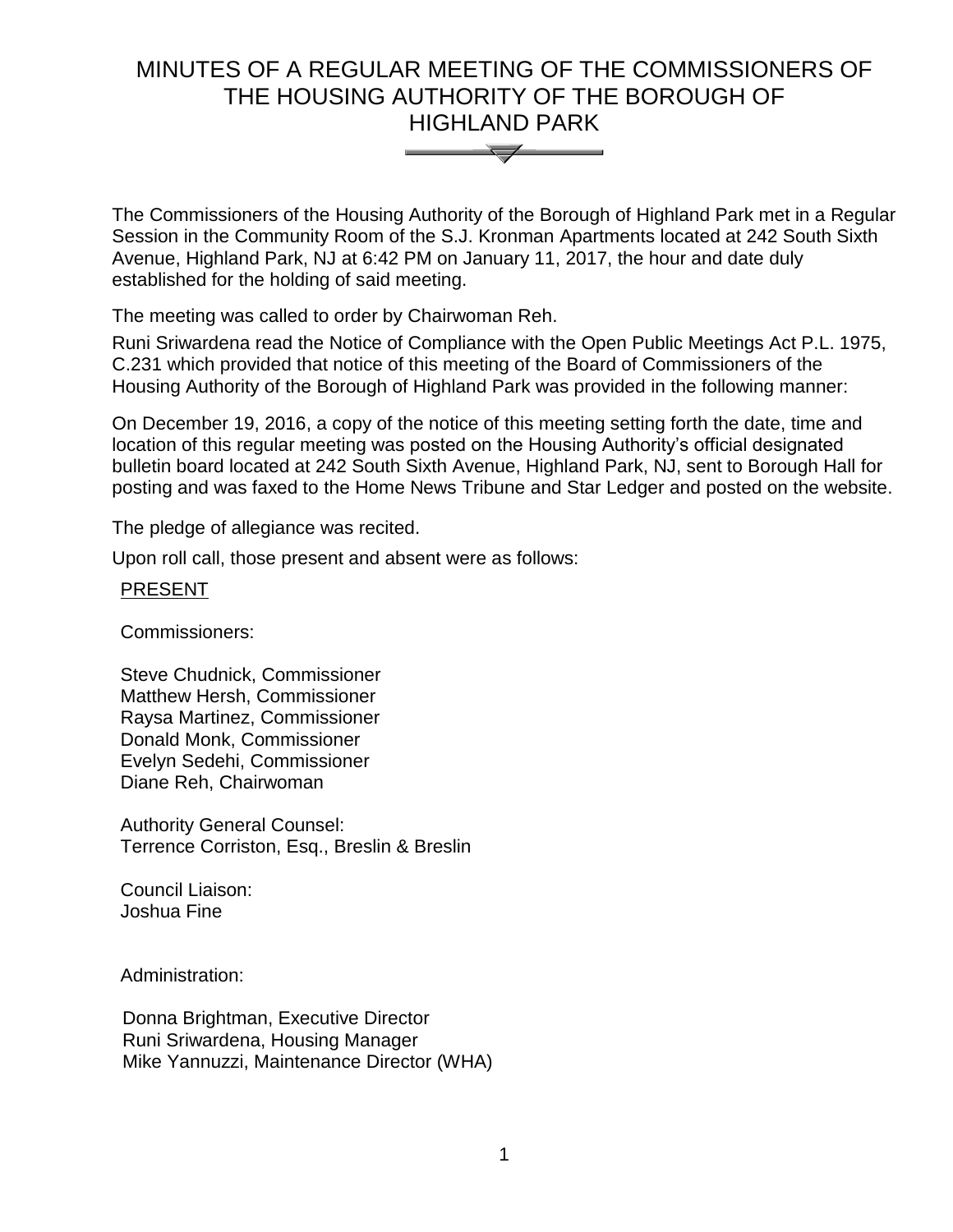#### Minutes:

A motion to approve the minutes of the regular meeting held on December 14, 2016 was made by Commissioner Sedehi and seconded by Commissioner Martinez.

| ROLL CALL: | Chudnick Hersh Martinez Monk Reh Sedehi |  |  |  |
|------------|-----------------------------------------|--|--|--|
| AYES:      | Chudnick Hersh Martinez Monk Reh Sedehi |  |  |  |
| NAYS:      | <b>None</b>                             |  |  |  |
| Abstain:   | <b>None</b>                             |  |  |  |
| Absent:    | <b>None</b>                             |  |  |  |

The Chair thereupon declared said motion approved.

#### Public Comment:

Ellen Rosner, Apt. 1G, stated that a tenant that lives on her floor screams at the top of his lungs and yells curse words. She is angry and shock up for having to deal with this. She expressed her concern that he walks around the building and the neighborhood passing the school and she fears that something may happen. She would feel awful if something did happen and she did not say anything.

Commissioner Sedehi asked her if she spoke to management about this.

Ms. Rosner stated that she has not.

Chairman Chudnick stated that informing and talking to staff is the first step in the process.

Ms. Rosner asked if there was an advocacy group for tenants' rights as at times tenant issues conflict with managements. She asked what role does the Borough have in this.

Housing Manager Sriwardena stated that tenants have the resident council to bring up issues.

Ms. Rosner asked if tenants gave up their rights when they live in public housing.

Executive Director Brightman stated that both tenant and management rights are outlined in the lease.

Council Corriston stated to Ms. Rosner that she has a landlord/tenant relationship with the authority which ultimately could end up in court.

Executive Director Brightman stated that HUD is also her advocate in terms of fair housing.

Commissioners Hersh and Monk stated that tenant advocacy groups vary by state.

Commissioner Hersh informed Ms. Rosner that the Mayor is out of town and but he forwarded her e-mail to her.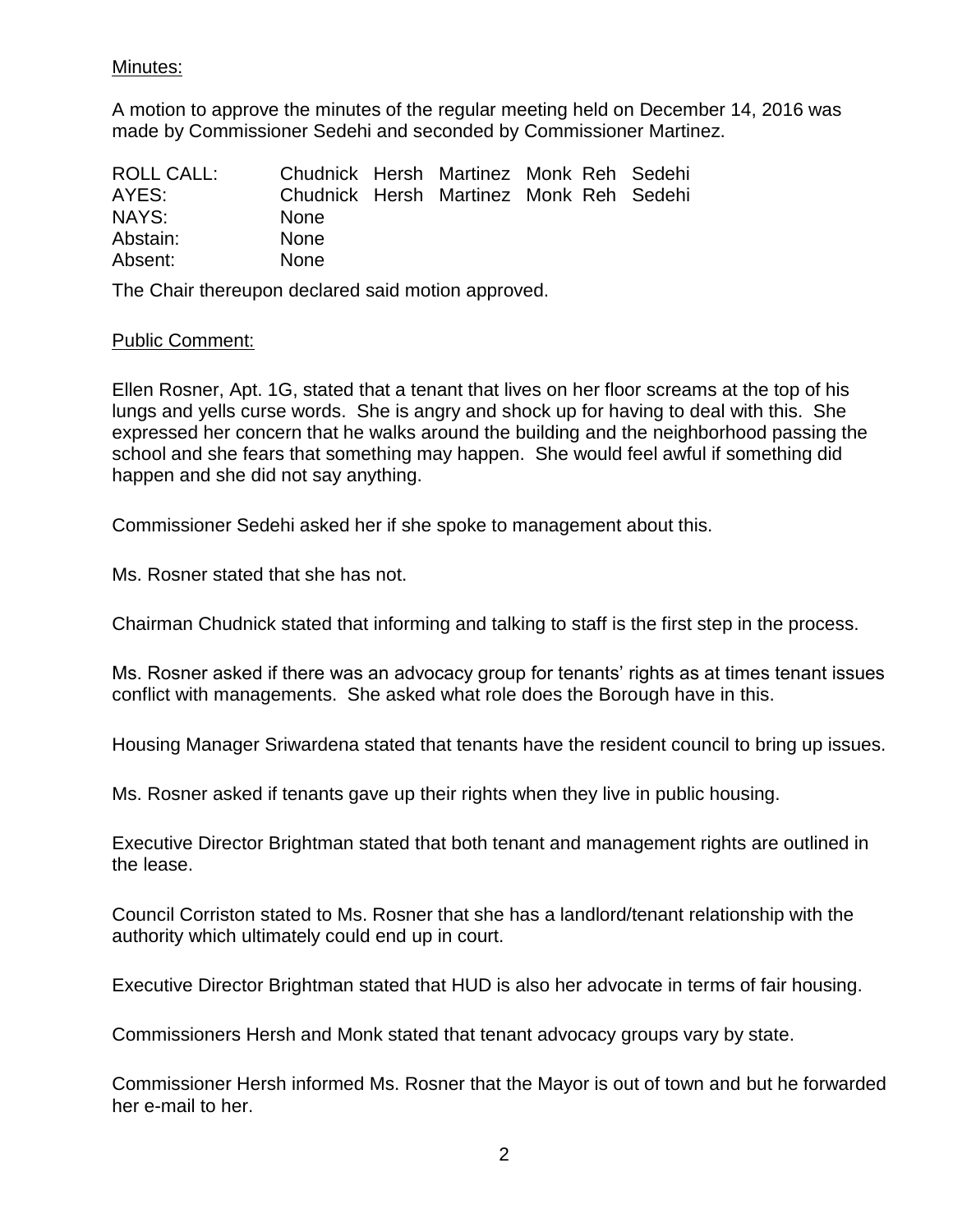Commissioner Hersh told Ms. Rosner that he would follow-up with her.

Ms. Rosner thanked the Board for their time.

Dee Donnelly, Apt. #1H, asked why do we have to wait until this man does something violent before something is done with him.

Housing Manager Sriwardena stated that she had no knowledge of the incident and that she would look into it and act accordingly.

Karin Jackson, Apt. #3P, stated that she hears him too.

Executive Director Brightman stated that she felt uncomfortable discussing this matter at a public meeting and encouraged the tenants with information to talk to Ms. Sriwardena.

Communications – none

## Executive Director's Report/RAD

Chairman Chudnick noted that the Kronman roof was out to bid and that the FONSI had been published.

Commissioner Sedehi asked if there was WI-FI in the community room yet.

Housing Manager Sriwardena said it has been ordered and we will have it shortly.

Commissioner Sedehi asked if the WHA was going to lend Park Terrace money.

Executive Director Brightman stated that she was hopeful that this was going to be likely. However, just this evening she received a legal opinion from DeCotis that this was not possible.

Council Corriston stated that he would review the opinion.

Chairman Chudnick asked about the fire alarm line.

Ms. Sriwardena stated that it was malfunctioning and was repaired.

Commissioner Reh stated that she thought these phone lines were separate.

Housing Manager Sriwardena stated that they were but the wires were crossed causing it to malfunction.

Commissioner Reh asked about the roof replacement and if solar was a consideration.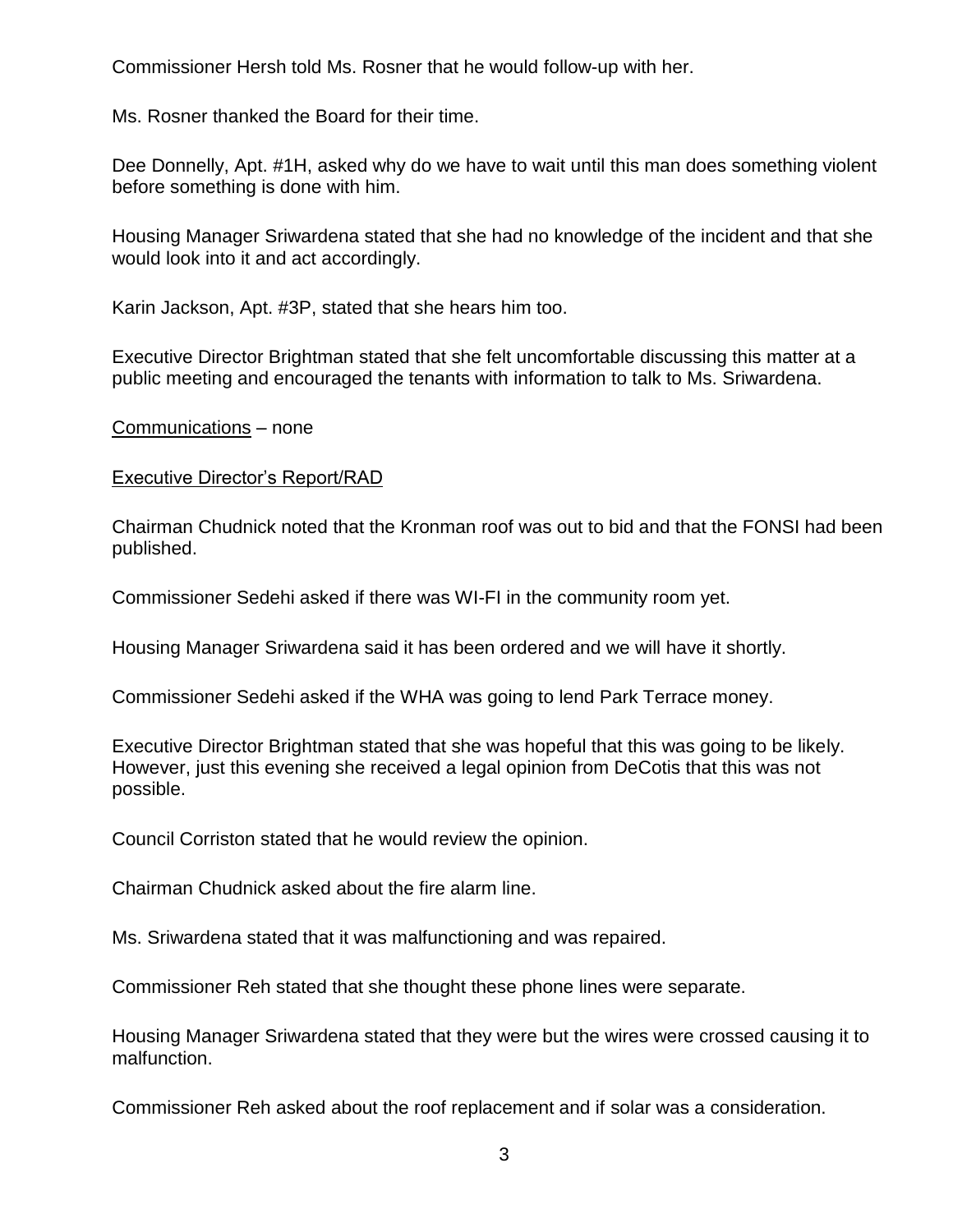Executive Director Brightman answered, yes, that solar was looked into; however, the A&E firm just issued a letter stating that they did not feel solar was cost effective.

Executive Director Brightman handed out the report from LS Engineering.

Commissioner Reh asked if we looked into the programs' offered by sustainable Highland Park.

Executive Director Brightman responded, no.

Commissioner Hersh stated that he would obtain the information as there is an emphasis on putting solar panels on government buildings.

Commissioner Monk stated that he was concerned about the timing of the bids and receiving the funding.

Council Corriston stated they are good for 60 days.

Attorney Report – none

Accountant Report

Bill Katchen, accountant, directed the Board's attention to the budget-to-actual report that was handed out.

Commissioner Monk noted that Executive Director Brightman's report said that the PILOT numbers were transposed.

Mr. Katchen said that as of 12/31/16 Highland Park was in good shape projecting a \$116,241 surplus. There were no cost overruns.

Commissioner Monk asked how we were earning interest.

Mr. Katchen responded from a CD.

Commissioner Monk stated that he was concerned how the Authority budget was going to be reflected with RAD.

Mr. Katchen stated that Ms. Lenz has these budgets and cash flows.

Commissioner Monk stated that he was concerned about getting large cash influx when we close with RAD.

Mr. Katchen stated that with tax credits money it is requisitioned as needed and there is no cash influx up front.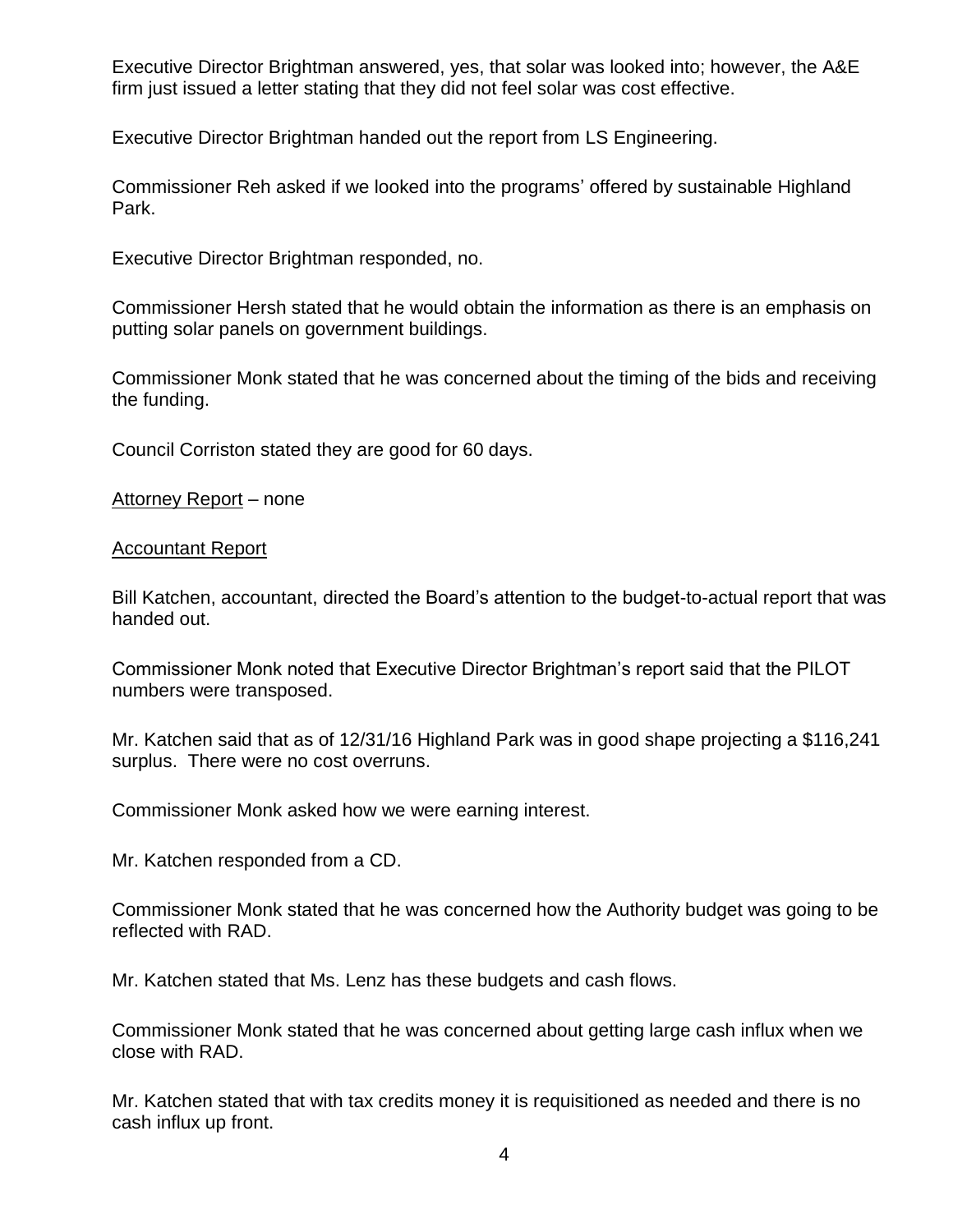Mr. Katchen stated that the Authority will not see any funds until they receive the developer's fee.

## Staff Reports

Chairman Chudnick commented that the bulk trash non-pickup was just a mix-up.

Commissioner Sedehi asked if the tenants were working with the senior center in lieu of Kettly's departure.

Ms. Sriwardena responded that the tenants prefer to work with Kettly and that they have been informed of her departure and that maybe as the date gets closer they will gravitate more to the senior center.

Executive Director Brightman stated that she may have a plan and she would discuss it with Commissioner Sedehi after the meeting.

Executive Director Brightman wanted to go back to RAD and questioned whether or not money could be used among projects.

Executive Director Brightman, Council Corriston and Bill Katchen responded, yes.

Executive Director Brightman asked the Board if they wanted consultant Susan Lenz to apply for HOME Funds since we did not receive the FHLB award.

The Board responded in the affirmative.

Mr. Katchen noted that the County's open space program has housing funding as well.

#### Committee Reports

Commissioner Monk stated that we already heard the RAD report.

Chairman Chudnick stated that he would be assembling committees and that Commissioner Reh agreed to Chair the buildings and grounds committee.

Executive Director Brightman asked Chairman Chudnick to give her the committee assignments. She also requested that Commissioner Hersh provide the Council information appointing the Liaison.

#### RESOLUTIONS

Executive Director Brightman requested that the Board decide on the April meeting date.

The commissioners decided to move the April BOC date from April  $12<sup>th</sup>$  to April  $13<sup>th</sup>$  due to Passover and Resolution #2016-47 was amended to reflect this new date as provided by the resolution below: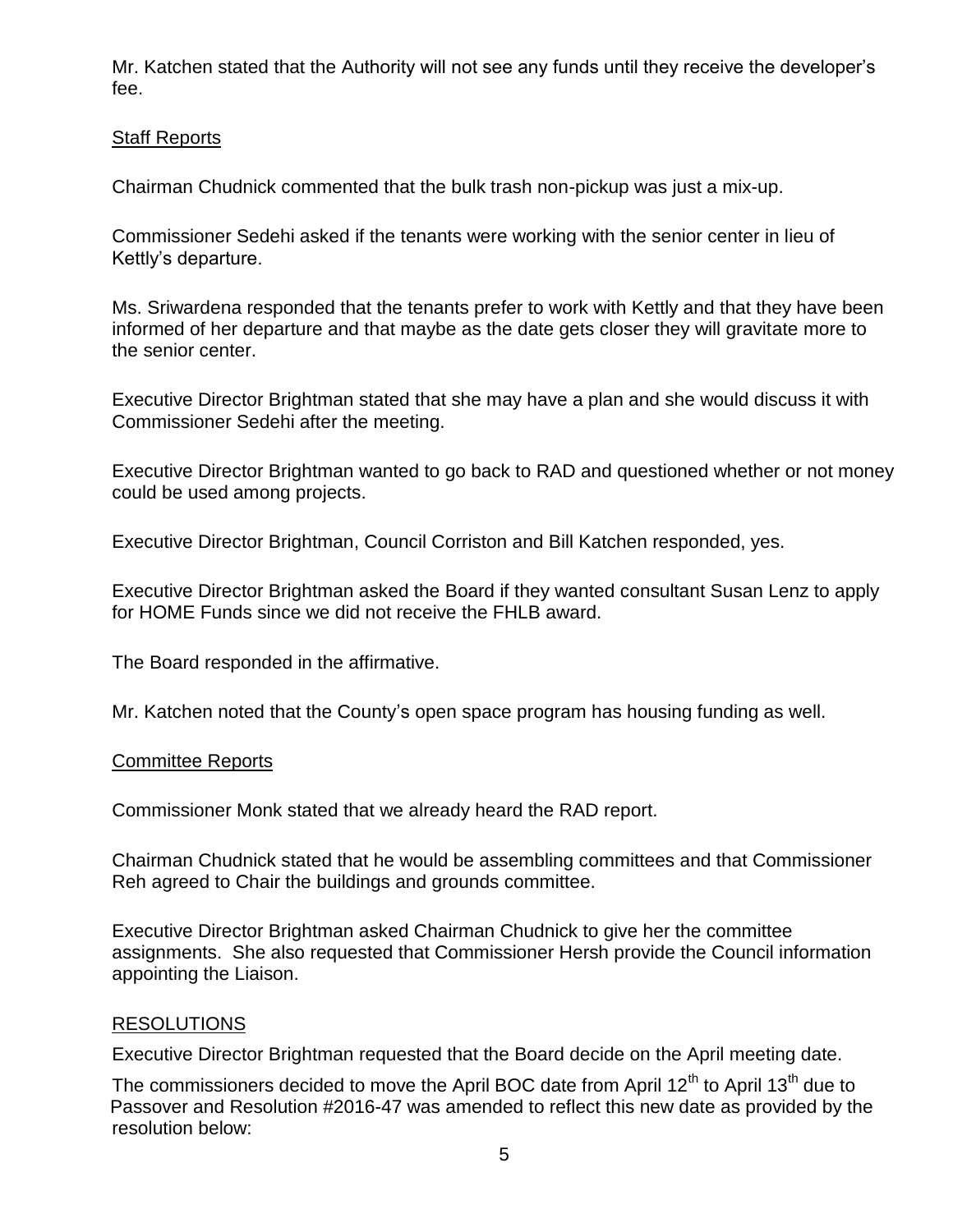### **RESOLUTION #2017-6**

## **ANNUAL NOTICE OF REGULAR MEETINGS FOR 2017 (AMENDED)**

**BE IT RESOLVED** by the Board of Commissioners of the Housing Authority of the Borough of Highland Park, New Jersey that the Regular Meetings of the Board during the period of January 1, 2017 through December 31, 2017 shall be held as follows:

| Wednesday, Jan. 11, 2017  | Samuel J. Kronman Bldg. | 242 South Sixth Ave., Highland Park, NJ |
|---------------------------|-------------------------|-----------------------------------------|
| Wednesday, Feb. 8, 2017   | Samuel J. Kronman Bldg. | 242 South Sixth Ave., Highland Park, NJ |
| Wednesday, March 8, 2017  | Samuel J. Kronman Bldg. | 242 South Sixth Ave., Highland Park, NJ |
| Thursday, April 13, 2017  | Samuel J. Kronman Bldg. | 242 South Sixth Ave., Highland Park, NJ |
| Wednesday, May 10, 2017   | Samuel J. Kronman Bldg. | 242 South Sixth Ave., Highland Park, NJ |
| Wednesday, June 14, 2017  | Samuel J. Kronman Bldg. | 242 South Sixth Ave., Highland Park, NJ |
| Wednesday, July 12, 2017  | Samuel J. Kronman Bldg. | 242 South Sixth Ave., Highland Park, NJ |
| Wednesday, Sept. 13, 2017 | Samuel J. Kronman Bldg. | 242 South Sixth Ave., Highland Park, NJ |
| Wednesday, Oct. 11, 2017  | Samuel J. Kronman Bldg. | 242 South Sixth Ave., Highland Park, NJ |
| Wednesday, Nov. 8, 2017   | Samuel J. Kronman Bldg. | 242 South Sixth Ave., Highland Park, NJ |
| Wednesday, Dec. 13, 2017  | Samuel J. Kronman Bldg. | 242 South Sixth Ave., Highland Park, NJ |

Regular Meetings shall commence at 6:30 PM prevailing time within the Community Room of the aforesaid location. The Annual Reorganization Meeting for January 11, 2017, shall be held at 6:30 PM and followed immediately by the regularly scheduled meeting.

Agenda Sessions, Work Sessions, Special Meetings and Emergency Meetings of the Board will be scheduled at the call of the Chair at a date, time and place to be determined by the Chair.

This Annual Notice shall be posted at Borough Hall, the Administration office and on the website, and published in the Authority newsletter. The Home News Tribune and The Star Ledger newspapers will be provided with a copy of this Notice.

Motion to adopt Resolution #2017-6 moved by Commissioner Monk and seconded by Commissioner Reh and upon roll call, the vote was as follows:

| ROLL CALL: | Chudnick Hersh Martinez Monk Reh Sedehi |  |  |  |
|------------|-----------------------------------------|--|--|--|
| AYES:      | Chudnick Hersh Martinez Monk Reh Sedehi |  |  |  |
| NAYS:      | <b>None</b>                             |  |  |  |
| Abstain:   | <b>None</b>                             |  |  |  |
| Absent:    | <b>None</b>                             |  |  |  |

I hereby certify that the above is a true and exact copy of the Resolution adopted by the Board of Commissioners of the Housing Authority of the Borough of Highland Park at their Regular Meeting of January 11, 2017.

 $\overline{\phantom{a}}$  , and the contract of the contract of the contract of the contract of the contract of the contract of the contract of the contract of the contract of the contract of the contract of the contract of the contrac

**Donna F. Brightman**

Donna F. Brightman, Secretary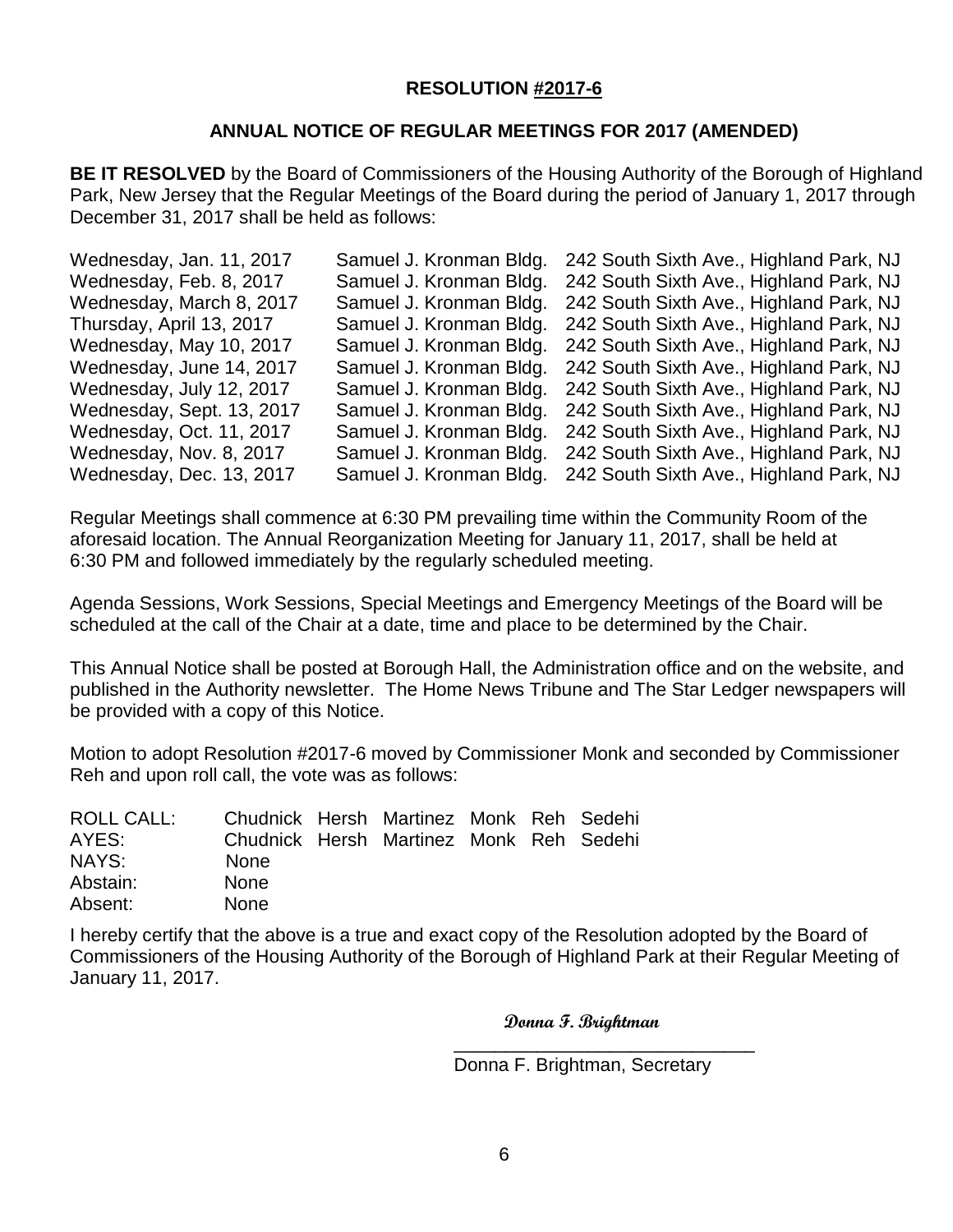a) Reso #2017-1 – Adopting Monthly Bill List for December 2016

Motion moved by Commissioner Sedehi and seconded by Commissioner Reh to adopt Resolution #2017-1.

## **Discussion**

Commissioner Sedehi questioned the two assist with maintenance duties checks.

Executive Director Brightman responded the checks are issued to a tenant that assists with snow removal.

Commissioner Sedehi asked if we educate tenants about water and electric savings.

Executive Director Brightman responded, no, we do not and said she would ask Bonnie Bonanno to engage speakers to educate the tenants on savings.

Commissioner Monk stated that he was concerned about Susan Lenz's charges. Executive Director Brightman stated that Ms. Lenz's fee was based on a fee per project not an hourly rate and the only extra costs were to do the FHLB applications which the BOC authorized.

| ROLL CALL: | Chudnick Hersh Martinez Monk Reh Sedehi |  |  |  |
|------------|-----------------------------------------|--|--|--|
| AYES:      | Chudnick Hersh Martinez Monk Reh Sedehi |  |  |  |
| NAYS:      | <b>None</b>                             |  |  |  |
| Abstain:   | <b>None</b>                             |  |  |  |
| Absent:    | <b>None</b>                             |  |  |  |

The Chair thereupon declared said motion approved.

b) Reso #2017-2 – Award Contract for RAD Financing for Park Terrace to Community Loan Fund of NJ, Inc., D/B/A NJ Community Capital in an Amount Not to Exceed \$500,000

Motion moved by Commissioner Sedehi and seconded by Commissioner Reh to adopt Resolution #2017-2.

#### **Discussion**

Executive Director Brightman stated that she was asking the BOC to approve two loan awards for Park Terrace, one to NJCC and the other to ASB. She explained that she was still negotiating for the best deal and that she did not want to ask the Board to reconvene to select a lender. She further stated that whichever lender was not chosen would be rescinded at the February meeting.

| <b>ROLL CALL:</b> | Chudnick Hersh Martinez Monk Reh Sedehi |  |  |  |
|-------------------|-----------------------------------------|--|--|--|
| AYES:             | Chudnick Hersh Martinez Monk Reh Sedehi |  |  |  |
| NAYS:             | <b>None</b>                             |  |  |  |
| Abstain:          | <b>None</b>                             |  |  |  |
| Absent:           | <b>None</b>                             |  |  |  |

The Chair thereupon declared said motion approved.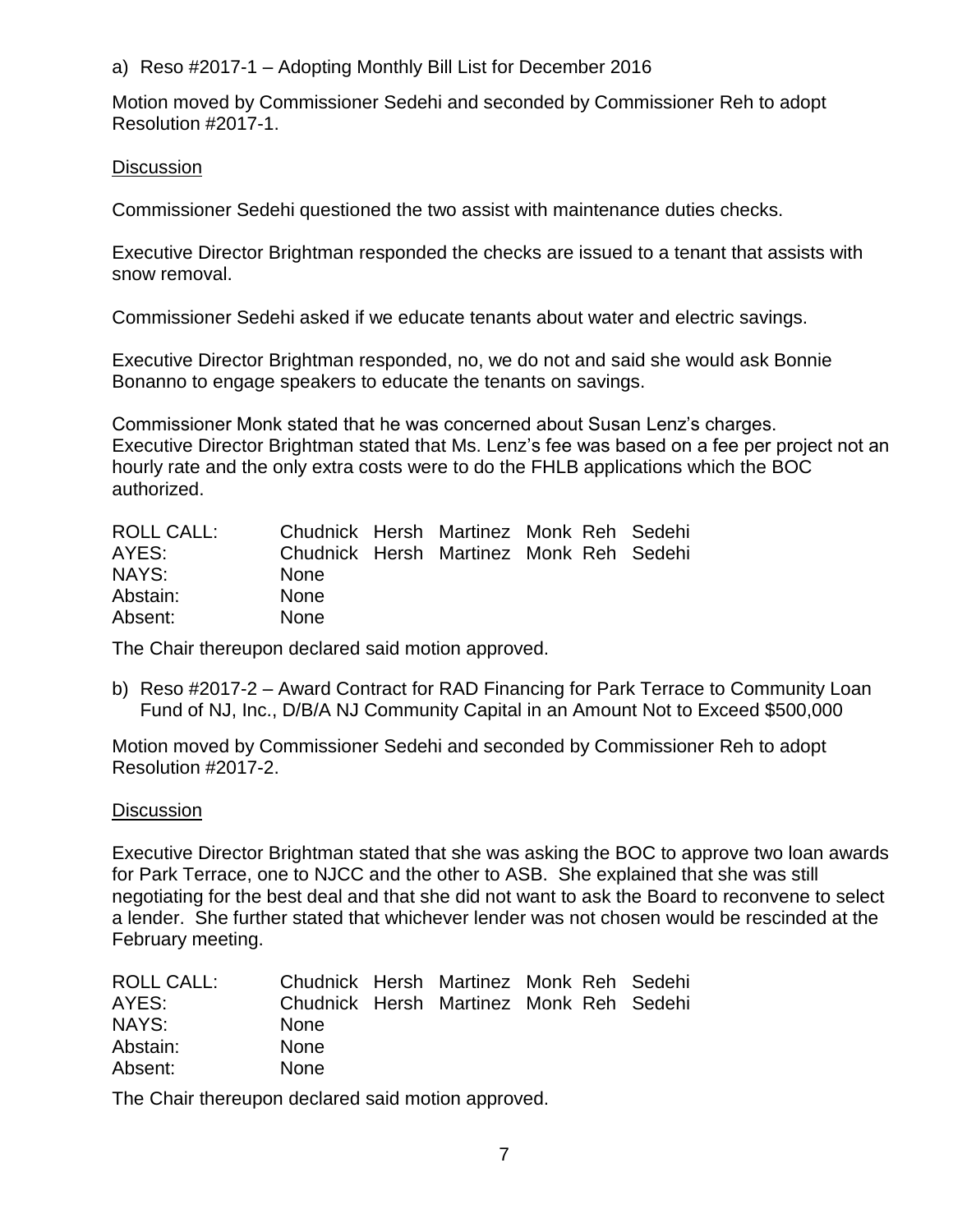c) Reso #2017-3 – Housing Authority of the Borough of Highland Park Budget Reso for FY 4/1/17 to 3/31/18

**Discussion** 

Commissioner Monk noted that the budget years were incorrect and he introduced an amendment to change 4/1/16 to 3/31/17 to 4/1/17 to 3/31/18. Commissioner Sedehi seconded this motion.

| ROLL CALL: | Chudnick Hersh Martinez Monk Reh Sedehi |  |  |  |
|------------|-----------------------------------------|--|--|--|
| AYES:      | Chudnick Hersh Martinez Monk Reh Sedehi |  |  |  |
| NAYS:      | <b>None</b>                             |  |  |  |
| Abstain:   | <b>None</b>                             |  |  |  |
| Absent:    | <b>None</b>                             |  |  |  |

Motion moved by Commissioner Sedehi and seconded by Commissioner Martinez to adopt Resolution #2017-3 as amended.

| ROLL CALL: | Chudnick Hersh Martinez Monk Reh Sedehi |  |  |  |
|------------|-----------------------------------------|--|--|--|
| AYES:      | Chudnick Hersh Martinez Monk Reh Sedehi |  |  |  |
| NAYS:      | <b>None</b>                             |  |  |  |
| Abstain:   | <b>None</b>                             |  |  |  |
| Absent:    | <b>None</b>                             |  |  |  |

The Chair thereupon declared said motion approved.

Mr. Katchen stated that there are two budgets: the State budget and the HUD budget. This resolution represents the State budget which gets introduced by the Board then sent to the State for approval then back to the Board to adopt. He stated that this budget is projecting a deficit of \$12,181. This budget anticipates that HUD will fund the Authority at 85%. Rental income has decreased by \$6,000 from last year. HUD subsidy is down by \$30,000 due to utilities as rates have decreased considerably. Whether or not there is actually a deficit will depend on HUD funding percentage which we do not know right now.

Commissioner Monk asked again about how RAD impacts the budget.

Mr. Katchen stated that the budget will need to be amended once the Authority converts. He explained that PBV conversions start on January 1 and until then HUD funds the Authority.

Mr. Katchen went over the budget figures represented on form F-2.

d) Reso #2017-4 – Housing Authority of the Borough of Highland Park Operating Budget Reso Approving the Budget for FY beginning 4/1/17

Motion moved by Commissioner Sedehi and seconded by Commissioner Reh to adopt Resolution #2017-4.

#### **Discussion**

Mr. Katchen stated that this is the HUD budget which just reflects the public housing program.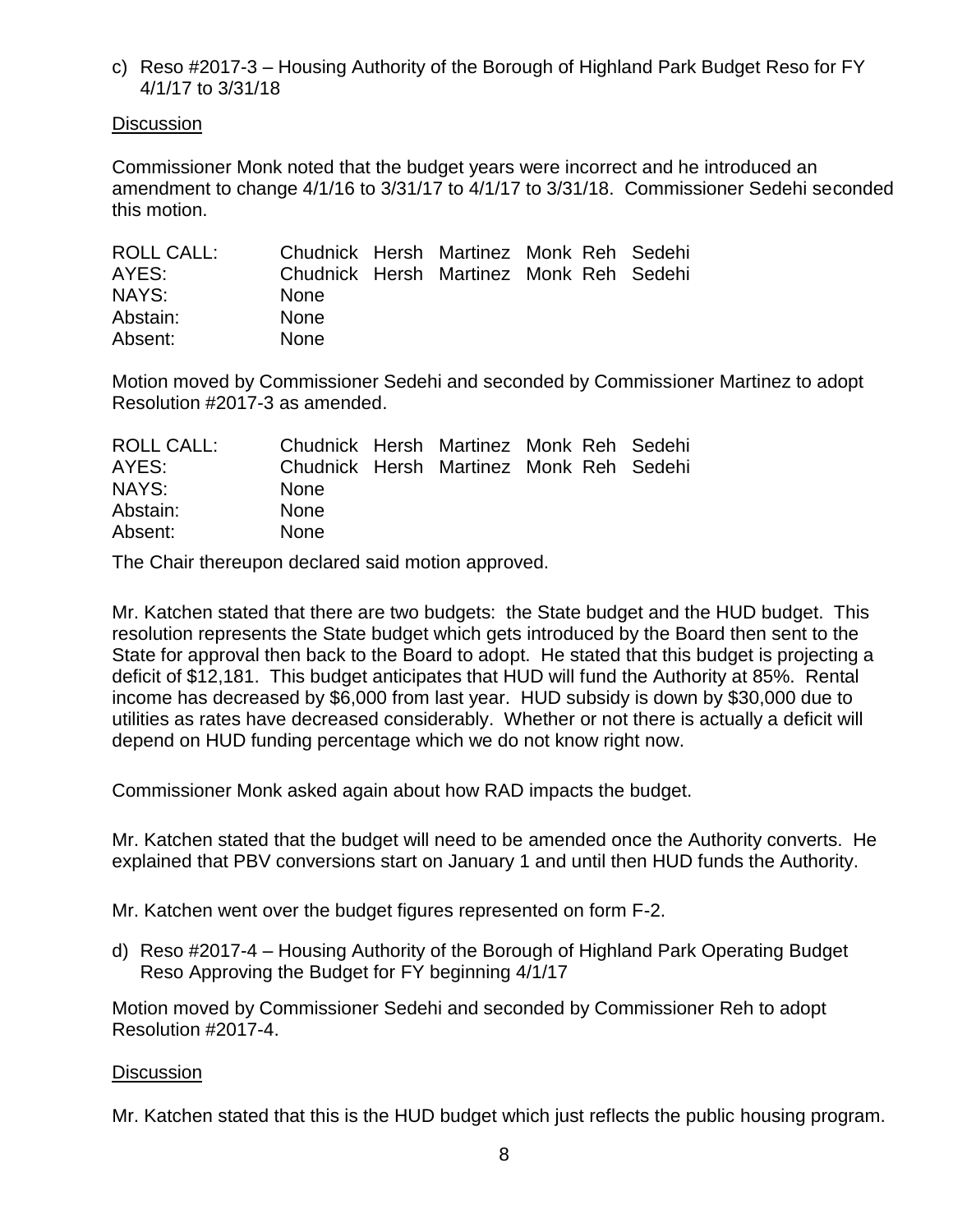Mr. Katchen asked that the member in PERS provide there W2 or 1099 as soon as possible.

| ROLL CALL: | Chudnick Hersh Martinez Monk Reh Sedehi |  |  |  |
|------------|-----------------------------------------|--|--|--|
| AYES:      | Chudnick Hersh Martinez Monk Reh Sedehi |  |  |  |
| NAYS:      | <b>None</b>                             |  |  |  |
| Abstain:   | <b>None</b>                             |  |  |  |
| Absent:    | <b>None</b>                             |  |  |  |

The Chair thereupon declared said motion approved.

e) Reso #2017-5 – Award Contract for RAD Financing for Park Terrace to Atlantic Stewardship Bank (ASB) in an Amount not to Exceed \$500,000

Motion moved by Commissioner Monk and seconded by Commissioner Reh to adopt Resolution #2017-5.

| ROLL CALL: | Chudnick Hersh Martinez Monk Reh Sedehi |  |  |  |
|------------|-----------------------------------------|--|--|--|
| AYES:      | Chudnick Hersh Martinez Monk Reh Sedehi |  |  |  |
| NAYS:      | <b>None</b>                             |  |  |  |
| Abstain:   | <b>None</b>                             |  |  |  |
| Absent:    | <b>None</b>                             |  |  |  |

The Chair thereupon declared said motion approved.

#### New Business

Ms. Sriwardena stated that we need an additional hearing officer.

Commissioner Sedehi stated that she would email Ms. Sriwardena a potential name.

#### Second Public Comment

Karin Jackson, Apt. #3P, stated that she was glad Commissioner Sedehi suggested tenant education on energy conservation because she always sees the TV on in the community room as well as the air conditioner.

Regis Methven, Apt. #3R, agreed.

Ms. Donnelly asked if there was a schedule of meetings.

Ms. Sriwardena said it's posted on the bulletin board.

Tom Nolan, apt. 3H, asked who sets the work items for RAD.

Executive Director Brightman explained that the work assessment has to be done by a private entity.